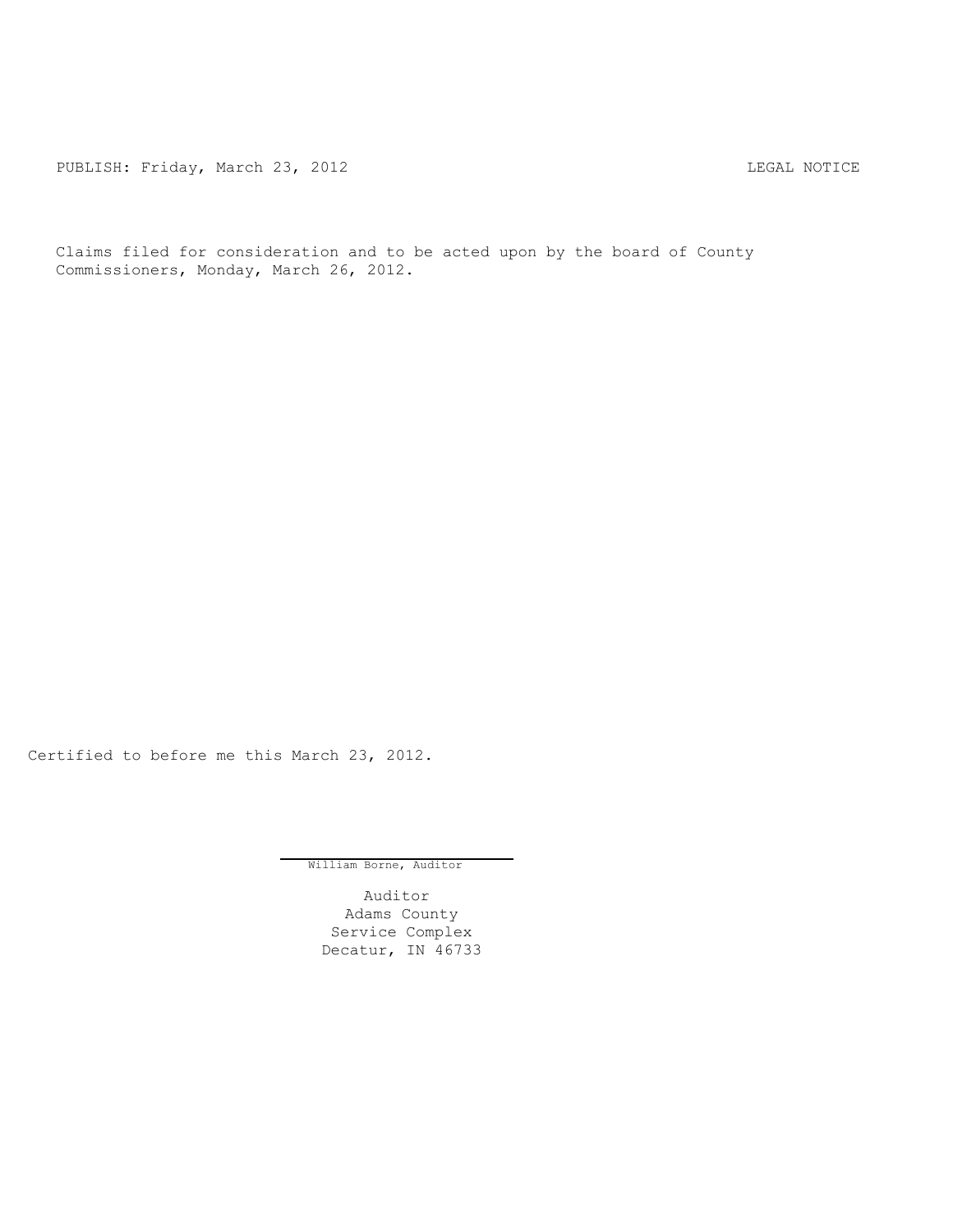

## **Claims Docket for Newspaper Adams County, Indiana**

## For Period: **2/14/2012** to **3/5/2012**

*313 W. Jefferson St. Decatur, IN 46733 (219) 724-2600*

Date Claims to be Paid: **3/26/2012**

| <b>Vendor</b>                 | <b>Amount</b> | <b>Vendor</b>                    | <u>Amount</u> |
|-------------------------------|---------------|----------------------------------|---------------|
| Adams County 4-H Clubs        | 13,500.00     | <b>Adams County Auto Supply</b>  | 16.17         |
| <b>Adams County Treasurer</b> | 311.00        | Appraisal Research Corpor        | 14,743.01     |
| Arnold Lumber Company         | 111.41        | Baker And Sons Plumbing &        | 110.98        |
| Berne Ready Mix               | 205.15        | Berne Hardware Company           | 12.94         |
| Berne Tri-Weekly News         | 213.93        | Hoosier Blue Flame               | 82.50         |
| Chet's Pest Control           | 120.00        | Cintas Location #338             | 47.69         |
| City Of Decatur               | 5,132.75      | Clarke Mosquito Control P        | 3,541.48      |
| Decatur True Value            | 71.99         | <b>Complete Printing Service</b> | 665.60        |
| Craigville Telephone Comp     | 119.00        | Decatur Daily Democrat           | 651.09        |
| Decatur Police Department     | 4,662.00      | Maximus Consulting               | 4,800.00      |
| Kiess, Duane A.               | 50.00         | Gordon Food Service              | 4,731.19      |
| Drake, Gregory L.             | 60.00         | Grimm's Auto                     | 200.00        |
| H P Products                  | 1,198.00      | Haywood Printing Company         | 1,154.87      |
| Imaging Office Systems, I     | 1,813.71      | Indiana Stamp Company            | 222.09        |
| <b>Innovative Concepts</b>    | 11,199.67     | K-Mart                           | 71.93         |
| Kiess Electric                | 132.94        | Lehman Feed Mill                 | 512.00        |
| Busse, Louise                 | 119.43        | Gresla, Mark S. Md               | 60.00         |
| Meshberger Brothers Stone     | 26,623.38     | Miller's Floors And More         | 309.60        |
| Nipsco                        | 5,217.87      | Portland Motor Parts, Inc        | 348.45        |
| Thompson, Roger               | 60.00         | Smitley, Ronnie L.               | 50.00         |
| Roto-Rooter                   | 220.00        | Selking International            | 140.44        |
| Sherwin-Williams              | 263.90        | <b>Shifferly Dodge</b>           | 21,811.00     |
| Baumann, Steve                | 50.00         | Steven R. Jenkins Company        | 44.99         |
| <b>Stone-Street Quarries</b>  | 338.12        | Smith, Teryl R.                  | 116.49        |
| Print Shop                    | 762.10        | Top Supply Company               | 140.97        |
| <b>Tractor Supply Company</b> | 24.74         | U.S. Postmaster                  | 11,060.00     |
| Underground Pipe & Valve,     | 2,046.50      | Wal-Mart / GEMB                  | 196.21        |
| Waste Management Of Fort      | 217.92        | Witham Toxicology Laboratory     | 610.00        |
| Burry, Herman, Miller, Brown  | 8,861.00      | National Serv-All #091           | 153.69        |
| Adams Central Community S     | 2,000.00      | Rudd Equipment                   | 124.03        |
| Timothy J. Berkshire          | 59.03         | Paul Norr                        | 35.20         |
| Zep Sales and Service         | 100.44        | Tom Magnan                       | 20.00         |
| Thyssenkrupp Elevators        | 1,269.39      | Habegger Flooring Distributors   | 146.99        |
| Bluhm And Reber               | 290.00        | Waste Management                 | 48.40         |
| Bixler Insurance, Inc.        | 71,364.00     | Ray O'Herron Company             | 1,560.00      |
| Hi-Way Service, Inc.          | 318.29        | Pam Hall                         | 19.36         |
| Richmond State Hospital       | 162.66        | Indiana University               | 35.00         |
| Don Myers Plumbing            | 458.31        | Lippincott William & Wilk        | 47.90         |
| <b>Steve Krull</b>            | 165.62        | Jackson Oil & Solvents, I        | 454.30        |
| Northern District Clerks A    | 60.00         | Deb Stimpson                     | 20.50         |
| Nan Everett                   | 8.38          | Ace Radiator, Inc.               | 72.70         |
| Tom Magnan/Special Needs      | 24.04         | Matthew Bender                   | 82.89         |
| Kristina Buckner              | 11.44         | Indiana Dept. Of Workforc        | 122.00        |
| <b>Charles Tooley</b>         | 60.00         | Geraldine Sudduth                | 5.29          |
| Benicomp, Inc                 | 93,920.09     | Indiana County Treasurers        | 246.01        |
| Emil W. Meyer                 | 60.00         | Harvest Land Co-op               | 7,157.99      |
| Wal-Mart                      | 273.70        | Adam B. Eguia                    | 206.00        |
| Adams County Truck Repair     | 184.90        | Advanced Imaging Solutions, Inc. | 31.65         |